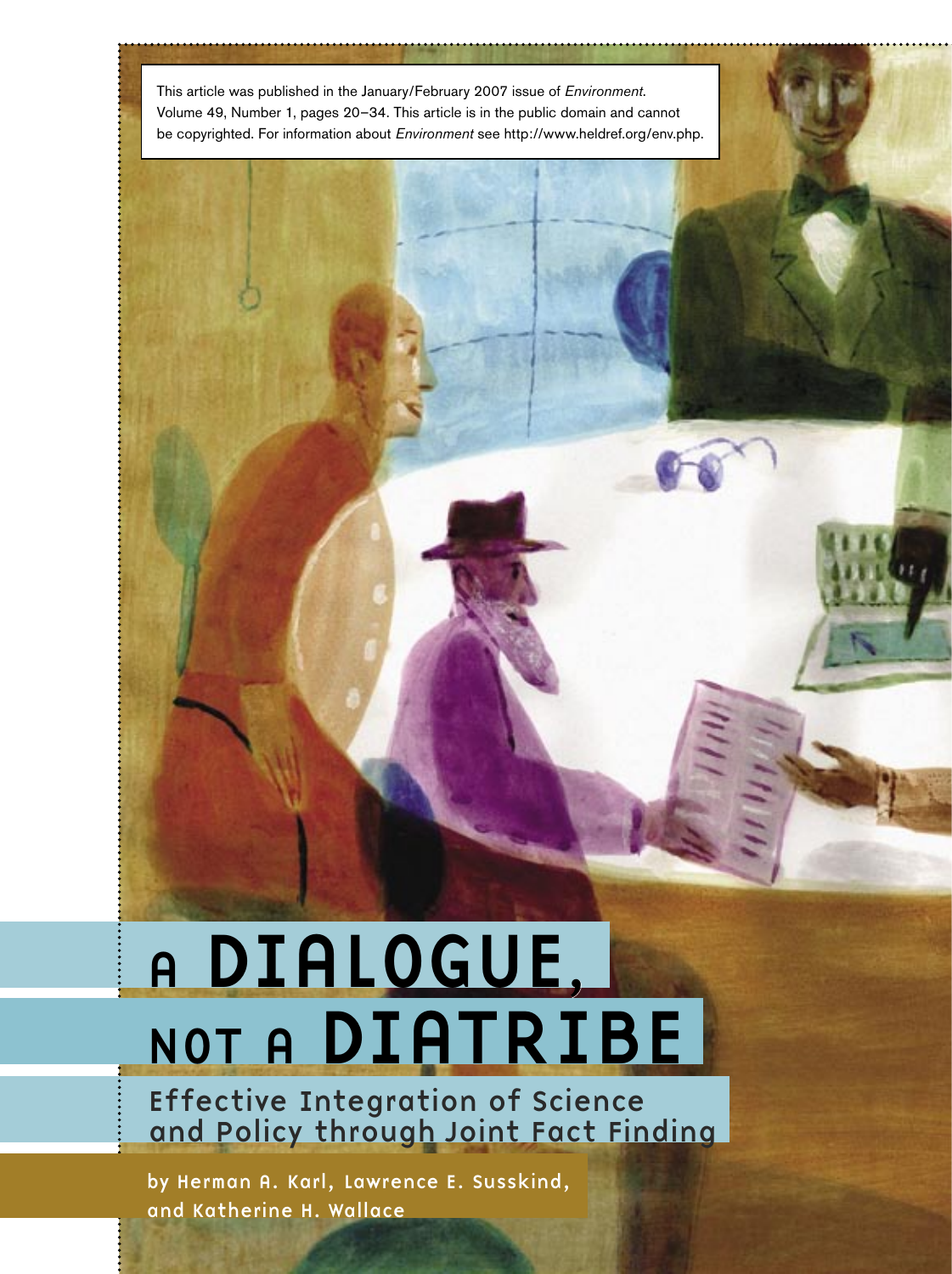AT a reception honoring his service as the chairman of<br>the House Science Committee in November 2006 the House Science Committee in November 2006, retiring Representative Sherwood Boehlert (R-NY) quipped that Washington "is a town where people say they are for science-based decisionmaking until the overwhelming scientific consensus leads to a politically inconvenient conclusion."1 He added, "We should be guided by sound science. We shouldn't have politics determining science." While few in the scientific community or the public at large would disagree with this argument, a problem arises when parties involved in a dispute disagree on what science has found or on the very definition of "sound science." Indeed, the news is filled

© TODD DAVIDSON—IMAGES.COM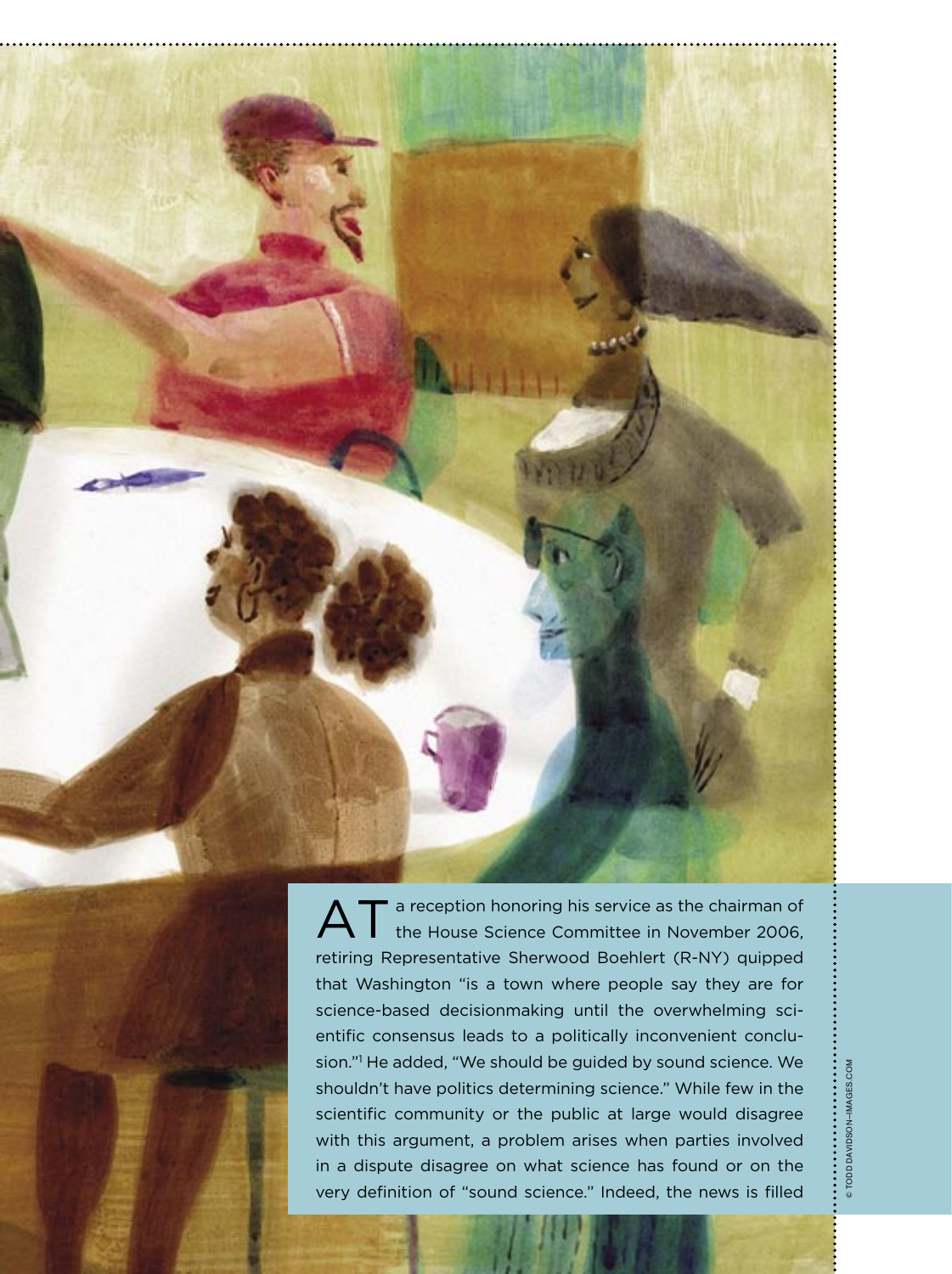with cases where politics has trumped science, particularly in environmental decisionmaking. Typically in such cases, parties on both sides of the dispute continue to argue that science is on their side or exploit the uncertainty in the data and interpretations to delay a decision. A case in point is the debate surrounding climate change in the United States.<sup>2</sup> To move forward, we need to acknowledge the role politics plays in policymaking and adopt a new and better way of ensuring that both science and politics are given their due in public policymaking.

Boehlert's remarks echo the sentiments of President Theodore Roosevelt and other political progressives at the end of the nineteenth century. They believed that the nation's resources could only be conserved for future generations through objective and rational decisionmaking—or management, as they called it—enabled by science. Unregulated exploitation of natural resources during the second half of the nineteenth century had led, in part, to a movement at the end of that century to base natural resource management decisions on sound science.3 Gifford Pinchot, America's first professionally trained forester, was one of the primary proponents of this view. As the first chief of the U.S. Forest Service, he instituted science-based management practices for that agency that still stand as a model for other natural resource and environmental agencies (including those dealing with human health). The belief that science is the best means for solving society's problems gained strength during the twentieth century and was given an important boost with the publication of *Science: The Endless Frontier*—the report proposing the creation of the National Science Foundation.4

#### **Is Decisionmaking Based on Sound Science?**

While "decisions based on sound science" has been a credo of natural resource management and environmental policy in the United States for more than 100 years, science is still not independent of politics. The concept of "decisions

based on sound science" is predicated upon the presumptions that science is a neutral body of knowledge immune from value judgments, science can predict with certainty and clarity what will happen in the physical world, and policymaking is a rational process. None of these is true.<sup>5</sup> Policymaking is not an entirely rational process of identifying problems and choosing optimal solutions, especially when scientists must make value-laden assumptions and extrapolations in the face of highly uncertain data to answer questions posed by policymakers.6 What is needed is a way to ensure, politics aside, that our understanding of the workings of complex ecological systems informs public policy choices about where and how development should proceed, how natural resources are managed to ensure sustainable supplies, and whether and how to regulate economic activities that pose a threat to human health and safety as well as environmental protection.

In many contentious debates surrounding complicated natural resource management, environmental protection, and human health decisions, science is marginalized. This is due in large measure to the adversarial processes mandated by our legal and administrative systems. They often leave out the human dimensions that ought to be considered in all deliberations leading to natural resources management decisions or environmental policy choices.7 Such decisions are unavoidably based on a range of values along with the interests of a great many stakeholder groups. Science cannot be separated from these values and interests. For many of our very complex environmental problems—socalled "wicked" problems<sup>8</sup>—decisions based on sound science must integrate social science, natural science, and stakeholder concerns.

Owing to the increasingly contentious nature of the disputes that erupt whenever such decisions must be made, it has become increasingly clear that established mechanisms and institutional frameworks, dominated by adversarial approaches that pit science against politics and interest group against interest group, are inadequate to achieve such an

integration of sciences, values, and interests. In an adversarial process, advocates seek to prevail rather than to resolve their differences effectively, and science is not used as a common resource to inform wise decisionmaking. Rather, each side seeks to gain an advantage by exploiting

In many contentious debates surrounding complicated natural resource management, environmental protection, and human health decisions, science is marginalized.

whatever scientific and technical uncertainty exists. In adversarial processes, incomplete understanding (inherent in the complexity of natural systems) is used to delay decisions opposed by one group or individual. Scientists with different interpretations of the same data are pitted against each other, thereby canceling out what they have to say.

Consider this example: For years, several industries in a central Philadelphia neighborhood had been indiscriminately dumping waste into Dock Creek. Fearful that the polluted water was making residents sick, community members petitioned their legislators to take corrective action. The industry sent in its own petition. Newspapers took sides. In a series of articles, a local scientist described the health risks and argued that the industries should relocate. Industry experts argued this would disrupt trade, and a more scientific plan would lead to better understanding and solve the problem through self-regulation. The year of this dispute was 1739, the industries were tanneries, and the local scientist was Benjamin Franklin.9 Nearly 268 years later, Americans are still searching for a better way to incorporate science into policymaking.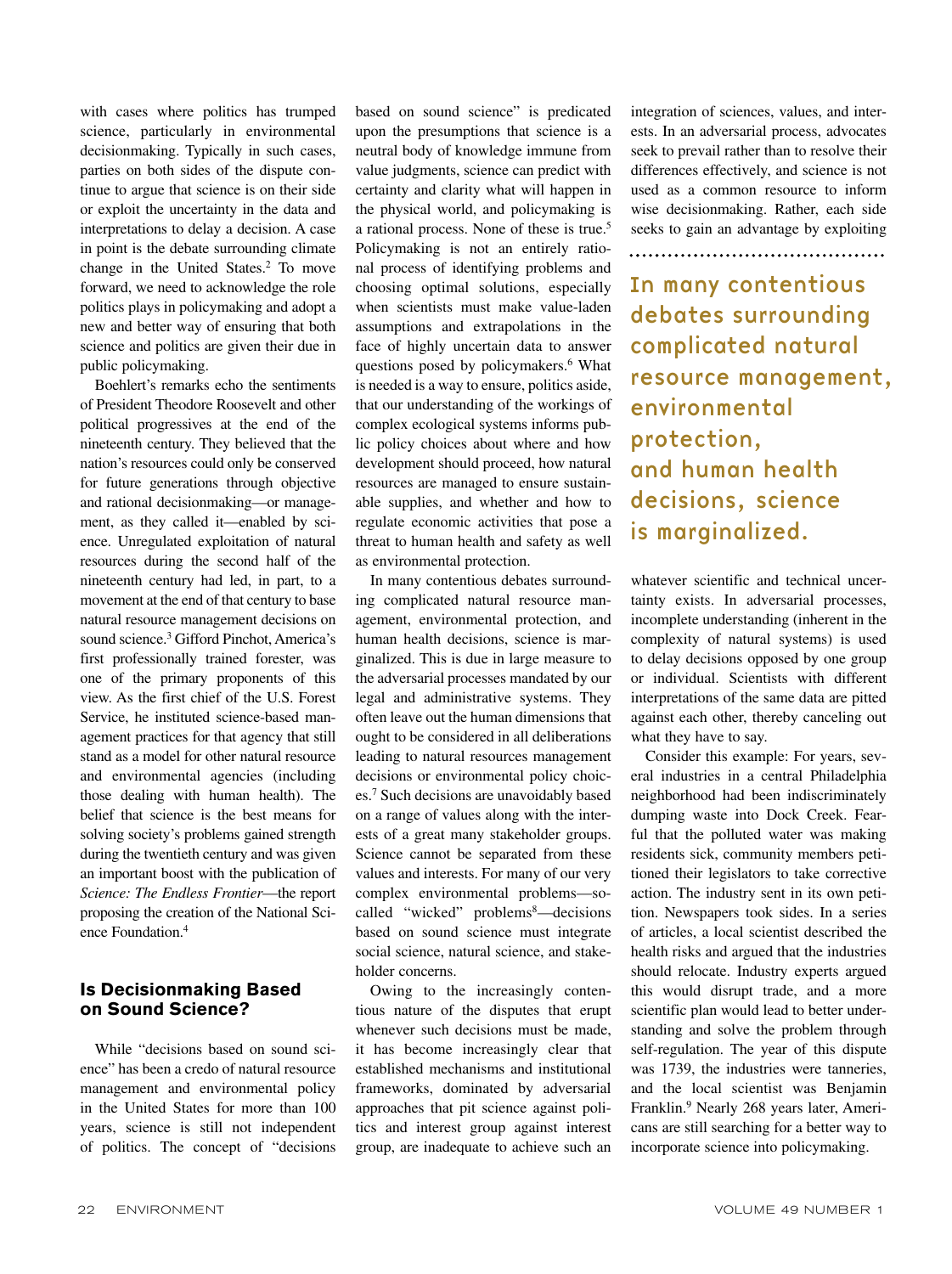For science to be more effectively used in public policymaking, it should—at a minimum—help to scope environmental (including human health) and natural resource management problems effectively, generate useful forecasts of what is likely to happen if nothing is done and how various responses might work, and assist stakeholders in selecting among possible responses even when they have very different levels of scientific and technical capability.

To help ensure that good science is considered in decisions that get made, a forum and procedure, in particular at local and community levels, are needed that bring experts, decisionmakers, and the general public together in meaningful deliberations and negotiations that incorporate scientific information, local knowledge, and all the relevant values and interests. What is needed is the development of an interface between the culture of science and that of policymakers and the general public that preserves the impartiality of the scientist and the best practices of scientific inquiry while still honoring the values and preferences of stakeholders. The credibility and legitimacy of science depend upon how and by whom information is gathered and the process by which scientific inquiry is conducted.<sup>10</sup>

In the last few years scientists have increasingly acknowledged the need to involve "'users' and stakeholders more directly in the design and interpretation of"11 scientific studies, recognizing that "in a world put at risk by the unintended consequences of scientific progress, participatory procedures involving scientists, stakeholders, advocates, active citizens, and users of knowledge are critically needed."12

In this vein, a coherent and defensible strategy for helping to ensure that science is used more effectively to manage natural resources and make environmental policy is what is now called joint fact finding.

#### **Joint Fact Finding**

Joint fact finding (JFF) refers to a procedure or set of best practices that have evolved over the past decade or so

for ensuring that science and politics are appropriately balanced in environmental decisionmaking at the federal, state, and local levels. Because JFF promotes shared learning, it helps to create knowledge that is technically credible, publicly legitimate, and especially relevant to policy and management decisions. JFF is a procedure for involving those affected by policy decisions in a continual process of generating and analyzing the information needed to shape scientific inquiry and to make sense of what it produces. It allows for the consideration of local and cultural knowledge as well as expert knowledge. A well-designed and managed JFF process does not result in "science by committee" or allow science to devolve to lowest common denominator thinking. A high-quality JFF process helps ensure that the best-quality science (from the standpoint of those committed to the norms of independent scientific inquiry) is used to inform decisions.13

JFF assumes that an agency of government (or a group of agencies) will act as the convener of whatever decisionmaking process is required. The convener, usually by law, is the final decisionmaking body. Stakeholders are those who believe they will be affected by (or have a right to have a say about) the decision(s) the convener proposes to make. Stakeholders include other governmental actors who are not conveners as well as representatives of a wide range of nongovernmental interests. Conveners often rely on "professional neutrals" (trained facilitators or mediators with experience working to resolve complex public disputes) to assist in the identification of stakeholder representatives and to manage consensusbuilding dialogue among large numbers of participants.14 While JFF is usually driven by the tight deadlines and serious budget limitations that constrain convening agencies, sufficient time and money must be set aside to ensure reasonable opportunities for stakeholder engagement and group decisionmaking.

There are six steps in JFF, which is best undertaken as part of a consensus-seeking effort (see Figure 1 on page 24 and Figure 2 on pages 26–27). The first two

are to understand the issues and interests at hand and determine whether JFF is appropriate. If a JFF process is appropriate, the next four steps are to scope the JFF process; define the precise questions to be addressed and the most appropriate methods for producing helpful technical inputs into political decisionmaking; agree on how the JFF results will be used; and review the preliminary results of the JFF process (and their policy implications) before any final decisions are made. Each step involves well-established consensusbuilding techniques. Consensus does not



require that the group reach unanimity but rather that an overwhelming majority (defined by ground rules established by the group) supports whatever final agreement is reached (as long as all stakeholders have had a chance to express their concerns).15 In addition, three conditions must be met for a JFF process to be minimally acceptable:

• *Representation*. All key stakeholder groups need to be involved in framing the inquiry. They need to choose who will represent them and who will do the research.

• *Neutral process management*. A professional neutral must be selected by the participants to manage the conversations so that all stakeholders—including scientists and technical experts—are engaged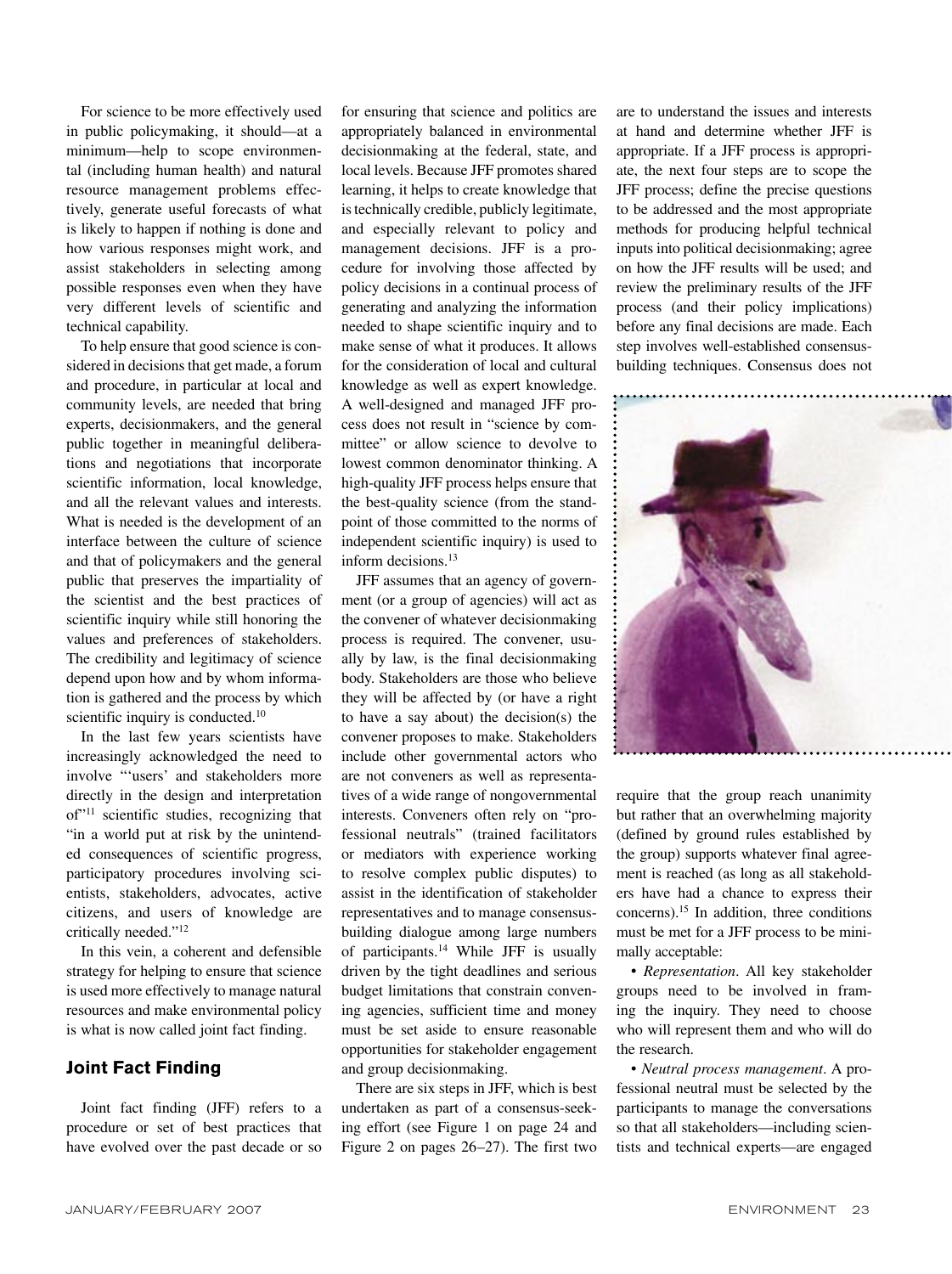in face-to-face conversations. The scientists and technical experts cannot leave the table when they finish their technical reports. They need to be part of the ongoing conversation about the implications of their findings for policymaking (although they should probably not advocate a particular policy outcome).

• *Written agreement*. The convener must agree to accept a written statement from the parties and promise to be accountable, especially if they decide not to follow the consensus recommendations of the group.

#### **A Conversation, Not a Diatribe**

Inclusive processes that bring people together to solve problems collaboratively are increasingly being seen as the best way to link the substance of science to decisions that must be made regarding environmental policy. Indeed, process design is now seen as central to the success or failure of any collaborative effort.<sup>16</sup> The inherent uncertainty surrounding scientific analysis and forecasting—owing to the complexity of natural systems—is a principal reason that collaborative approaches are best suited to incorporating science into decisionmaking. A participatory, collaborative process channels people holding opposing viewpoints into a civil discourse that can help them discover common ground; from this, mutual understanding may emerge. A conversation, not a diatribe, is needed to cope with the implications of scientific uncertainty.

Collaborative approaches to policymaking can generate the civil discourse necessary to produce creative and durable solutions to complex and contentious environmental dilemmas. The principles of consensus building and multiparty, interest-based negotiation provide a framework for decisionmaking in which citizens and government share responsibility for land-use planning, ecosystems and natural resources management, and environmental policymaking. This approach requires meaningful participation of everyone (agencies and citizens) with a stake in an issue to come together to talk about it.17 Collaborative processes should not be confused with traditional public involvement efforts in which there is no or limited discussion and citizens typically have two minutes to present their critique of government policies or decisions that have already been made. Unfortunately, many public agencies still advocate the traditional approach best characterized by the phrase "inform, invite, and ignore."18 These traditional techniques specifically prohibit meaning-



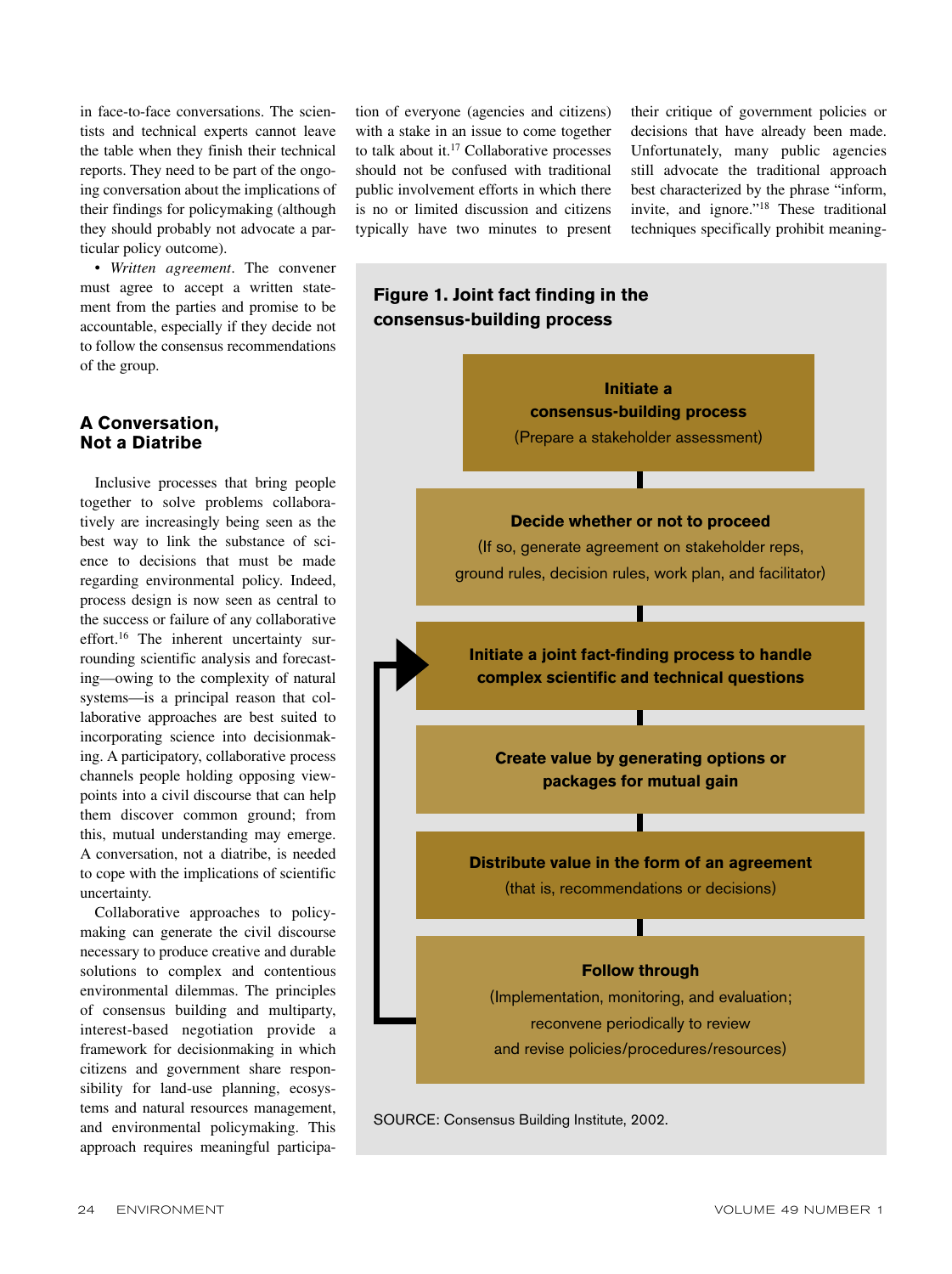ful discussion, discourage discourse, and fuel further conflict.

In summary, joint fact-finding rests on three key assumptions. First, scientists and technical experts must interact with stakeholders and policymakers throughout the policymaking process. All participants must jointly frame the questions that need to be answered and studied, analyze the likely impacts of alternative responses to a problem, and think together about the choice that must be made given resource limitations and scientific uncertainty. Scientists ought to be involved in all stages of this process. Second, scientific or technical studies must be organized as part of a prescriptive consensus-building process that engages self-selected stakeholder representatives in formulating specific recommendations that are then presented to policymakers for final action. To be effective and useful, scientific analyses should not be undertaken independently of the policymaking process. Third, scientific analyses ought to be linked to a commitment to adaptive management as a way of handling and acknowledging uncertainty. A well-designed, high-quality joint factfinding process ensures accessibility to all forms of knowledge by all stakeholders, thereby building trust—an essential condition for people to work together successfully. JFF has been used in a number of cases.19 The following three cases illustrate the importance of these assumptions and practices.

#### **Collaboration in Practice**

The three case studies that follow are examples of successful JFF processes. They are the Guadalupe River Flood Control Project Collaborative's assessment of alternative management strategies, the Northern Oxford County Coalition's analysis of cancer incidence and air pollution, and the CALFED Bay-Delta Program's Independent Review Panel's evaluation of agricultural water use. While not comprehensive, these brief case study reports demonstrate how JFF has been used to enhance stakeholder understanding and to evaluate the costs and benefits of alternative policy and management options. They also provide lessons regarding process management applicable to other science-intensive policy disputes. The case studies do not represent an exhaustive survey of JFF, and not all processes would necessarily be considered as successful as the three described below.

#### **Guadalupe River**

The Guadalupe River flows 19 miles from its source in the Santa Clara Mountains through San Jose, California, before reaching the San Francisco Bay in Alviso.20 The 170 square-mile watershed lies completely within Santa Clara County. Over its short course, it transitions from mountainous upper reaches to the highly urbanized Silicon Valley.<sup>21</sup> In 1986, Congress approved the Downtown Guadalupe Flood Control Project in which four project sponsors—the U.S. Army Corps of Engineers (the Corps), the City of San Jose, the City of San Jose Redevelopment Agency (SJRA), and the Santa Clara Valley Water District (SCVWD)—developed and implemented flood control measures. Prior to the implementation of any measures, the San Francisco Regional Water Board (SFRWB) issued water quality certification and waste discharge requirements that were developed through negotiations between the four project sponsors, the U.S. Fish and Wildlife Service, the State of California Water Resources Control Board, the National Marine Fisheries Service, the California Department of Fish and Game, and the San Francisco Bay Region Water Quality Control Board. The SFWRB issued the certification to comply with the U.S. Clean Water Act and the California Water Code, and it required the development of a mitigation and monitoring plan, planting of riparian vegetation, maintenance of a low-flow channel for fish passage during the drier months outside the late fall and winter flood season, and improved recreational facilities and access consistent with San Jose's Guadalupe River Park Master Plan.

As is often the case with controversial resource management disputes, the threat of litigation led to the initiation of the JFF process. The Guadalupe-Coyote Resource Conservation District (GCRCD), a public agency under Division 9 of the California Public Resources Code that advises agencies and citizens on land use planning and resource management, issued a Notice of Citizen's Suit under the Clean Water Act in 1996. GCRD alleged that the mitigation and monitoring plan had not been fully approved by resource agencies and initial mitigation measures did not comply with 1992 certification requirements. Trout Unlimited and the Pacific Coast Federation of Fishermen's Associations joined the suit. GCRD and these two groups specified that they would be willing to pursue a negotiated resolution instead, however, and they formed the Guadalupe River Flood Control Project Collaborative with the four project sponsors in June 1997.

The stakeholders came to the table voluntarily and self-selected their representatives, a primary component of a JFF process. They chose the lawyer from the citizen suit, and the four project sponsors selected representatives from each of their agencies. The process also involved a professional neutral, another element of JFF. The Corps, the City of San Jose, SJRA, and SCVWD jointly funded the neutral facilitation team and, along with the stakeholders from the citizen suit, selected the facilitators. Collaborative members also created a contract specifying that the facilitators were responsive to the entire collaborative despite not being funded by the stakeholder group. This step helped to balance resource and power disparities.

Adhering to another JFF component, the collaborative's participants agreed to the process objectives and criteria—in this case, for flood protection and habitat conservation—at the outset. The objectives included avoidance of project-caused adverse effects; minimization of unavoidable impacts; maximization of on-site mitigation that created shaded, vegetative river cover; consideration of quality as well as the quantity of mitigation; and implementation of an adaptive approach to long-term management, which allowed for continued monitoring, evaluation, and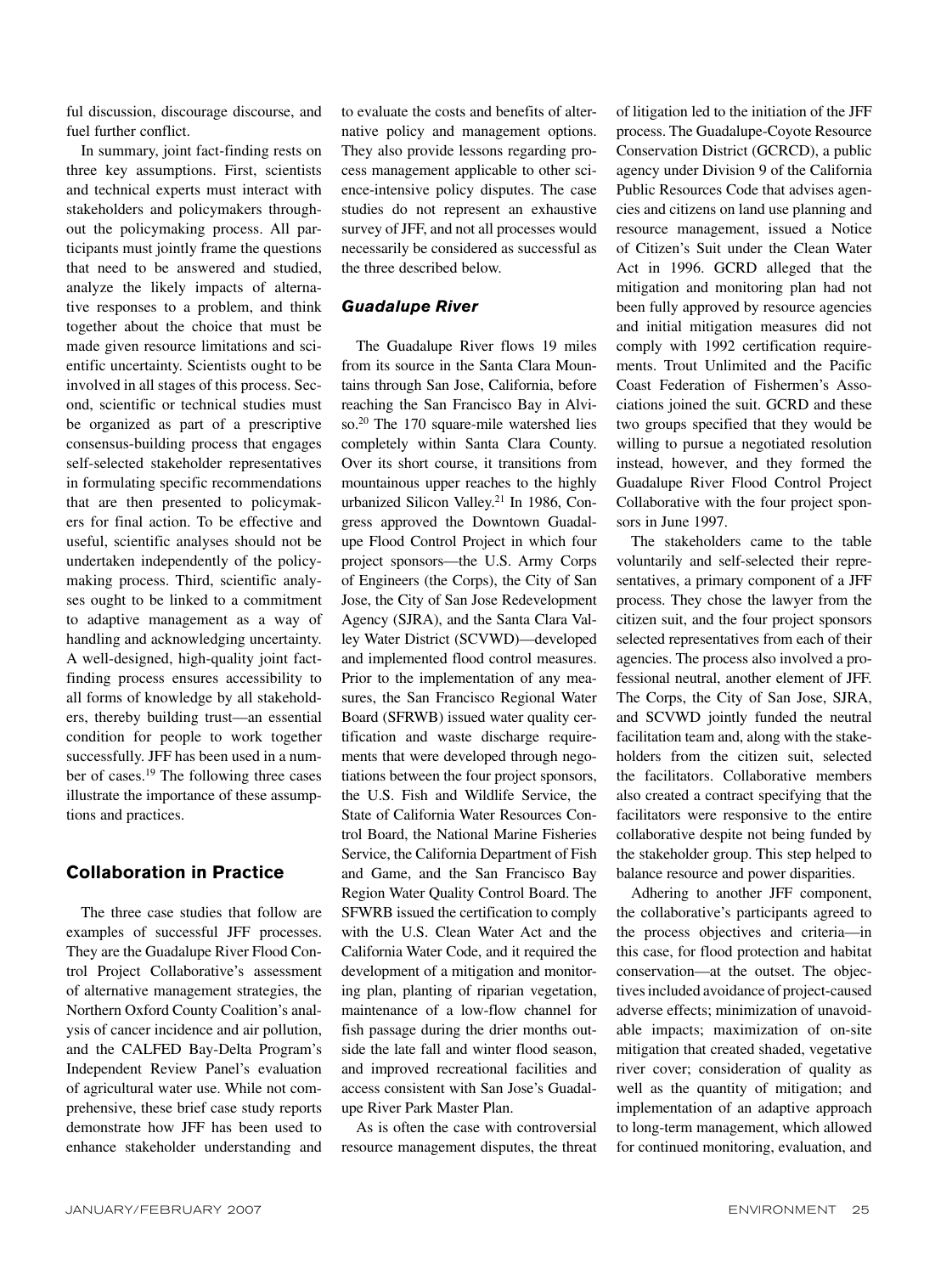adjustments. The project evaluation criteria included at least as much flood protection as the current strategy, achievement of aforementioned objectives, timely project implementation and completion, cost-effectiveness and affordability, and compliance with relevant laws.

One difficulty that the collaborative encountered was differences in technical understanding among stakeholders. For example, some stakeholders were engineers whereas others specialized in policy. To address this obstacle, the facilitator suggested the formation of a technical fact-finding subcommittee to explore the scientific and technical components of the problem. All stakeholders agreed to this approach and nominated experts to serve on the subcommittee. These experts included scientists and consultants from project sponsors' and resource agencies and an environmental consultant who had worked on the initial Clean Water Act and Water Code certification. Similar to the facilitator, this consultant was funded by the project sponsors but answered to the entire collaborative.

The technical subcommittee identified areas where scientific consensus existed, as well as disagreement and uncertainty related to alternatives' impacts on hydraulic capacity and water temperature. It also developed process metrics and indicators that it used to compare alternative flood control management strategies. Within seven months, the subcommittee reported its findings to the entire collaborative, the collaborative applied its criteria to compare alternatives, and the group achieved a consensus on a management alternative. The collaborative drafted these findings and recommended a management strategy using a single-text approach, creating the Dispute Resolution Memorandum Regarding Construction, Operation, and Maintenance of Guadalupe River Flood Control Project. In July 1998, project sponsors, resource agencies, environmental groups, and second-tier elected officials and senior staff ratified the memorandum. The document and its management strategy fit within the existing planning and regulatory process. The preferred alternative underwent National Environmental Policy

Act (NEPA) and California Environmental Quality Act (CEQA) review, and project sponsors developed a mitigation and monitoring plan to address all the components of the preferred alternative. The collaborative also created an adaptive management team to monitor and adjust the management strategy in light of project objectives.

The Guadalupe River Flood Control Project Collaborative illustrates how stakeholders avoided adversarial legal proceedings and instead jointly agreed upon project objectives and performance criteria. Mutually agreed-upon experts evaluated alternatives based upon these criteria, objectives, metrics, and indicators, and worked with the stakeholders

to explain their findings. The JFF process informed stakeholders, balanced technical and financial disparities, and created an acceptable management strategy.

#### **Northern Oxford County Coalition**

In the early 1990s, allegations emerged that a paper mill in Maine's Androscoggin River Valley was responsible for a presumed cancer cluster in the four towns of Rumford, Mexico, Peru, and Dixfield, Maine.<sup>22</sup> The economy of the four rural towns featuring a combined population of 15,000 depended largely on a paper mill; the facility employed approximately 35 percent of the region's work force. The issue became more divisive when a Boston-based television program entitled "Chronicle" labeled the northern

Oxford County communities "Cancer Valley" and suggested the paper mill might be the primary culprit. Some residents blamed the mill for the deaths of their loved ones, while others feared that criticism would destroy the area's economy. Further complicating the dispute, no scientific evidence existed to substantiate either side's accusations. To address the escalating controversy, the Maine Department of Environmental Protection (DEP), the U.S. Environmental Protection Agency (EPA), and community residents created the Northern Oxford County Coalition (NOCC) in 1994 to pursue a community-based consensusbuilding process.

#### **Figure 2. Key steps in the joint fact-finding process**

| STEP <sub>1</sub><br><b>PREPARE for JFF</b>                                                                                                                                                                                                           | <b>STEP 2</b><br><b>SCOPE</b><br>the JFF process                                                                                  |
|-------------------------------------------------------------------------------------------------------------------------------------------------------------------------------------------------------------------------------------------------------|-----------------------------------------------------------------------------------------------------------------------------------|
| Take account of how<br>JFF ought to fit into<br>a larger consensus-<br>building process.<br>Document the                                                                                                                                              | Work with stakeholders<br>to draft ground rules<br>specifying the roles<br>scientists will and won't<br>be expected to play.      |
| interests of all relevant<br>policymakers and<br>stakeholders using<br>a formal stakeholder<br>analysis.<br>Work with a<br>professional neutral<br>(that is, a facilitator or<br>mediator)<br>to determine the<br>most useful role for<br>scientists. | Generate technical<br>questions that need to<br>be answered given<br>the goals of the<br>process and interests<br>of the parties. |
|                                                                                                                                                                                                                                                       | Identify existing<br>information and<br>knowledge gaps likely<br>to affect the group's<br>ability to answer its<br>questions.     |
| Convene a joint<br>fact-finding process.                                                                                                                                                                                                              | Advise on methods for<br>dealing with conflicting<br>data and interpretations<br>of facts and forecasts.<br>.                     |

SOURCE: Consensus Building Institute, 2002.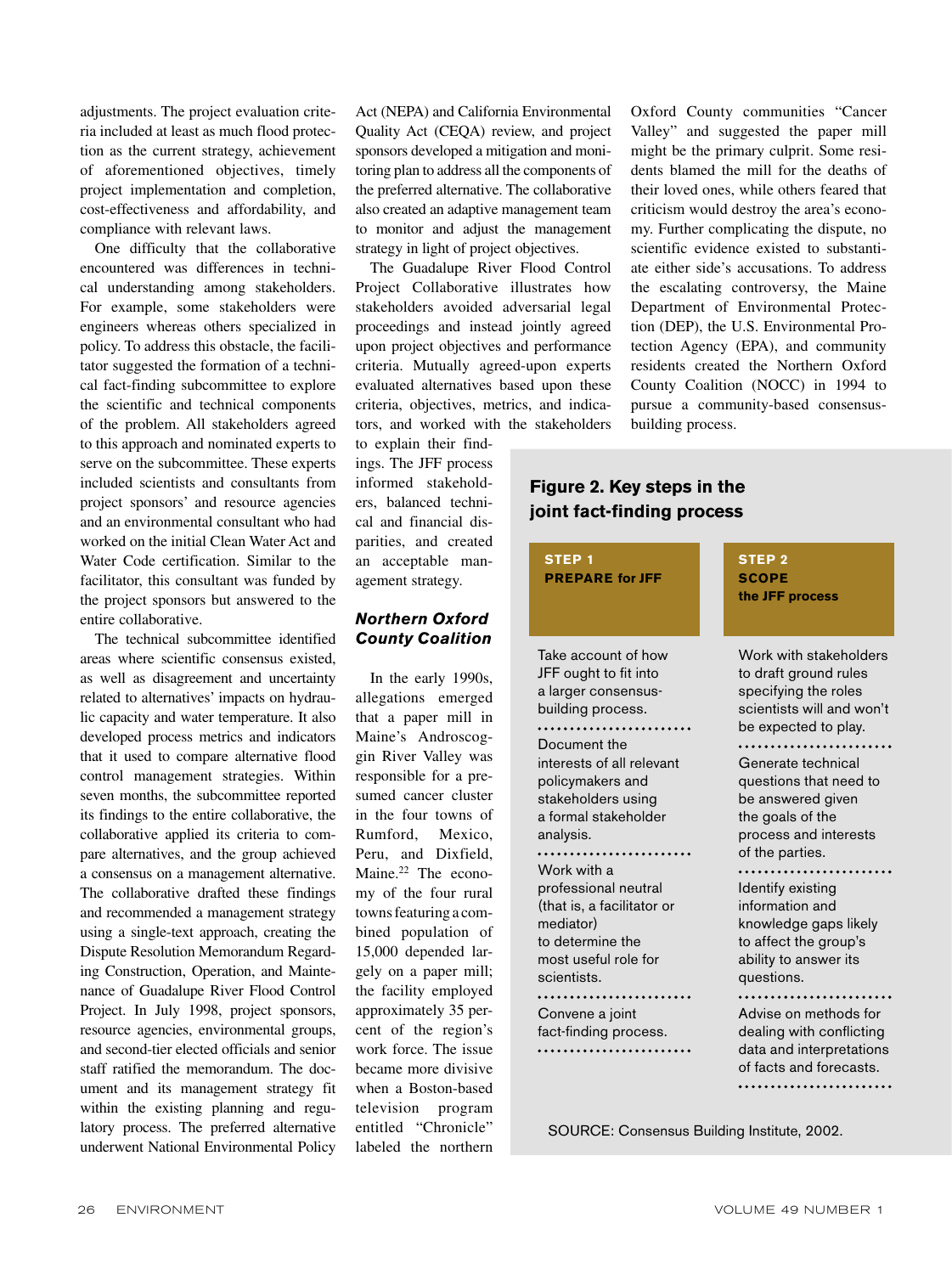The public agencies played a large role in initiating the process. Because citizens perceived DEP as the entity responsible for air quality, they accepted the agency's suggestions to initiate the process. An EPA grant provided the necessary funding to support the program. This contribution was critical because it provided money from what the parties perceived as an unbiased source (as compared to the mill owners, who could have financed the process but would not have been viewed as neutral by other participants). Because DEP convened the process and EPA supported it financially, the nascent process became possible and legitimate.

Citizens and agencies considered initial NOCC meetings to be confrontational and unproductive, so EPA secured the assistance of a professional facilitation team from the Consensus Building Institute. The involvement of this neutral party satisfied a critical JFF component. Fulfilling another core tenet of JFF, the team began the process with a conflict assessment that identified eight major stakeholder groups that were invited to the table: state and federal agencies; local government; small and large businesses; organized labor; interested citizens; health care providers; environmental advocacy groups; and state nongovernmental organizations concerned with public health and the environment.

Meeting another JFF component, the facilitation team drafted a broad set of protocols for stakeholders to ratify at the outset of the process. At first, stakeholders did not recognize the importance of the ground rules and signed them with little discussion to get to work on substantive issues. After a year of meetings, however, participants identified problems with the process and revised the rules. For example, they instituted a time-out system to control domineering participants and developed a disagreements list that allowed the group to document contentious topics and move on without getting bogged down in pointless conflict. These revisions allowed stakeholders to take ownership of the process guidelines and their enforcement, increase participation, and keep discussions on track, creating more open and productive deliberations. The importance of building ground rules through experience and taking ownership of these protocols became a lesson for both the stakeholders and the professional neutral.

After identifying key stakeholders and establishing and revising process guide-

#### **STEP 3 DEFINE**

**the most appropriate methods of analysis**

Assist parties in translating general questions into researchable questions. ...................... . Identify relevant methods of information gathering

and analysis; highlight the benefits and disadvantages of each.

........................ Determine costs and benefits of alternative information collection strategies and "the expected value" of further study.

................ Determine whether proposed data collection and technical studies will enable stakeholders to meet their interests. ...................... .

#### **STEP 4 CONDUCT THE STUDY**

Undertake the work as appropriate. Ensure the credibility and transparency of the process by consistently checking in with the parties and staying in touch with the constituencies. Draw on expertise and knowledge of stakeholders (including non-experts) as needed. ........................ Review drafts of the

final joint fact-finding

.................. .

reports.

#### **STEP 5 EVALUATE the results of JFF**

Use sensitivity analysis to examine the overall significance of assumptions, data variability, and outcomes. Compare findings to the published literature. Analyze the findings to determine what they mean. Assist parties in translating findings into a menu of possible policy responses. .......................

Assist in determining whether and how the results of the JFF process have (or have not) answered the questions key to the consensus-building effort.

...................... .

#### **STEP 6 COMMUNICATE the results of the JFF process**

Jointly present findings and answer stakeholder and policymaker questions about how the work was done. ....................... Scientists communicate JFF results to various constituencies and policymakers via (for example) face-to-face discussions, fact sheets, presentations, and/or panels to be sure findings are understood. 

Assist stakeholders in determining if further JFF is necessary. ...............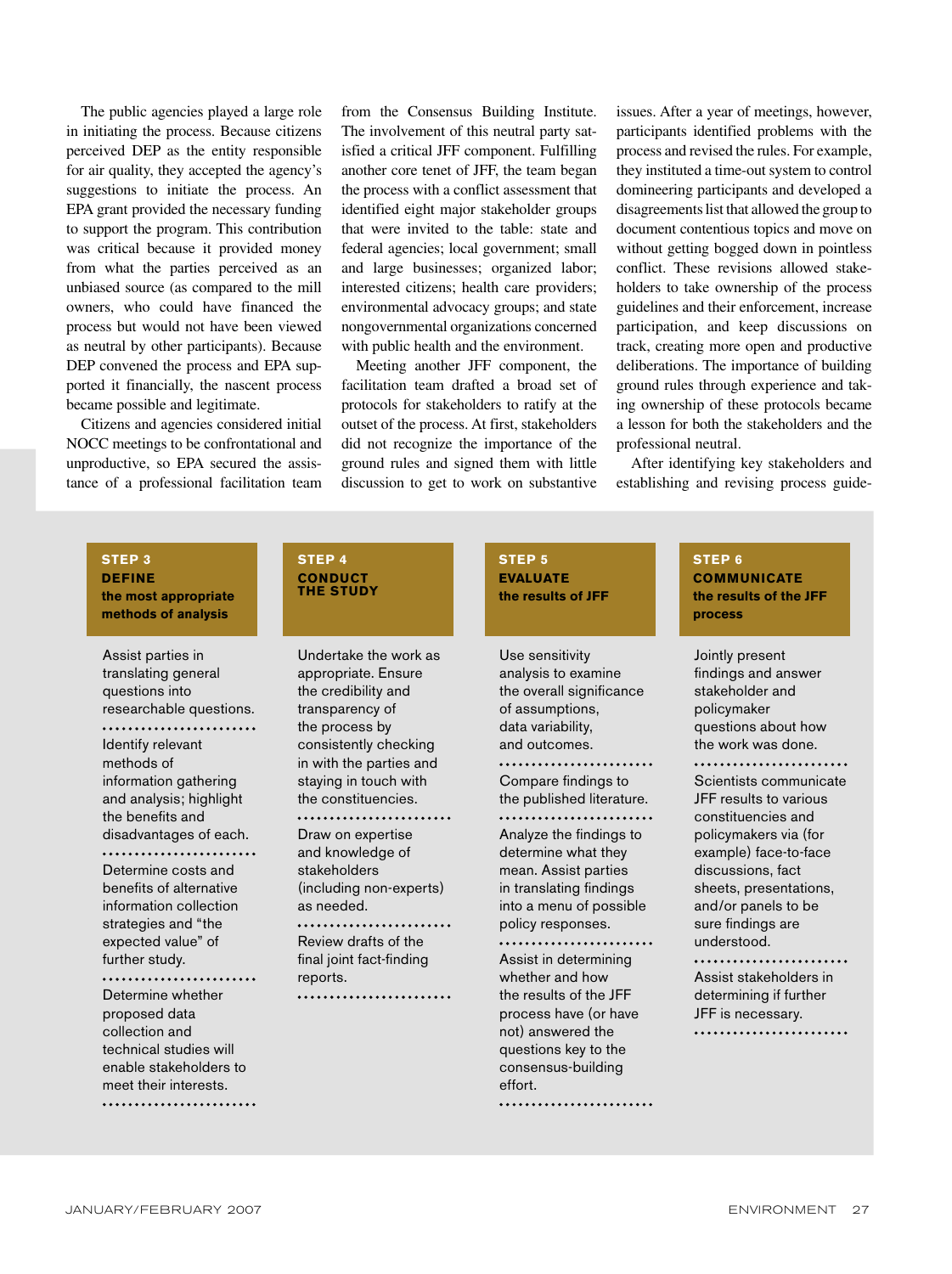lines, NOCC moved forward with the "real issues." Stakeholders identified the critical areas of uncertainty that they wanted to address, data that needed to be collected, goals they would try to meet, and a timeline for achieving these objectives. These timelines and goals had to be revised along the way, however, as stakeholders realized they had been overly optimistic at the outset. Such overreaching is a common challenge in consensus-building processes, and the neutral facilitators involved in this case noted that their role included expectation management. They created a work plan with NOCC stakeholders to keep the group on task and continually revisited it in light of data availability and reconsideration of goals.

Similar to the Guadalupe River example, the broader NOCC formed technical subcommittees to address specific questions such as cancer incidence and air quality. One subcommittee's goal was to perform an epidemiological study to determine whether the four towns were experiencing an abnormally high cancer rate. This task was very challenging because few stakeholders had experience conducting scientific investigations. Further, the task was highly sensitive and controversial because it involved sickness and death; stakeholders either adamantly supported or opposed the hypothesis that the area might have above-average cancer incidence. After incomplete disclosure issues threatened the neutrality of potential experts, the technical subcommittee finally reached agreement on an epidemiologist to help them evaluate cancer incidence.

Scoping the cancer incidence study proved more difficult than stakeholders and facilitators imagined. After the epidemiologist outlined various techniques and study questions, it became apparent that stakeholders disagreed on the questions they wished to address. Some wanted to evaluate whether cancer rates in the area varied from elsewhere in the state, while others wanted to explore causality. NOCC agreed to focus on cancer incidence rather than cause. The assistance of a stakeholder possessing epidemiologic experience who represented groups in

favor of exploring causation helped to ensure this agreement. The facilitators learned that partisan as well as neutral expertise could be critical to achieving stakeholder consensus.

NOCC members hit another obstacle when the epidemiologist completed his study and the group attempted to interpret the results. Stakeholders could not agree on what conclusions to draw, and they turned to peer review for advice. Peer reviewers, however, also failed to agree on conclusions. Stakeholders had to abandon their initial goal of resolving their scientific disagreement, although they learned more about uncertainty and realized that they could not rely on science to provide conclusive results. At the

#### Scoping the cancer incidence study proved more difficult than stakeholders and facilitators imagined.

......................................

facilitation team's urging, they chose to describe a range of possible interpretations of the epidemiological findings. NOCC also heeded the epidemiologist's advice and identified follow-up studies and cancer-screening and detection programs. The group had trouble agreeing on a final report, and the technical subcommittee finally issued a report based on a consensus of only nine out of ten members. The tenth member submitted a letter explaining his concerns.

NOCC formed another subcommittee to draft its final report, the process's ultimate deliverable. The subcommittee allowed the professional neutral to produce the first draft of the single text document due to time constraints and the contentious nature of deciding which words to put on paper. Where disagreement on specific language proved particularly difficult, NOCC included a range of interpretations. The final report took the form of a newsletter that was distributed to all households in the four-town area. This step officially ended the NOCC process, but a Healthy Communities Coalition was formed to continue addressing local public health issues using the remaining NOCC funds. In the end, the NOCC process never confirmed or refuted the charges that a cancer cluster existed or that the mill was the source of whatever increase in cancer rates had occurred in the area. However, it educated the stakeholders, created an ongoing coalition to address public health issues, and increased the community's capacity to work through problems cooperatively rather than adversely. It also led to the implementation of a series of steps designed to reduce cancer risks (such as efforts that encourage smoking reduction, offer free health screening on an annual basis, and subsidize radon detection and reduction programs for homeowners).

The NOCC example offers several lessons for stakeholders and professional facilitators. First, it illustrates the importance of establishing ground rules and allowing stakeholders to take ownership of these guidelines throughout the process. The case also highlights the importance of expectation management by neutral facilitators. Part of this duty involves using a work plan that keeps stakeholders on task and is continually revisited to reflect available data and realistic outcomes. Third, the NOCC experience demonstrated the value of selecting an expert who was credible and trusted by all stakeholders, as well as the importance that NOCC listen to and accept objections by particular stakeholders to certain expert candidates. This experience built trust and allowed NOCC to more readily accept the epidemiologists' findings. Although NOCC failed to produce conclusive results, it increased the community's capacity to address public health issues.

#### **CALFED Bay-Delta Program's Independent Review Panel**

Situated at the juncture of the Sacramento and San Joaquin Rivers at the mouth of San Francisco Bay, the Bay-Delta represents the largest estuary on the west coast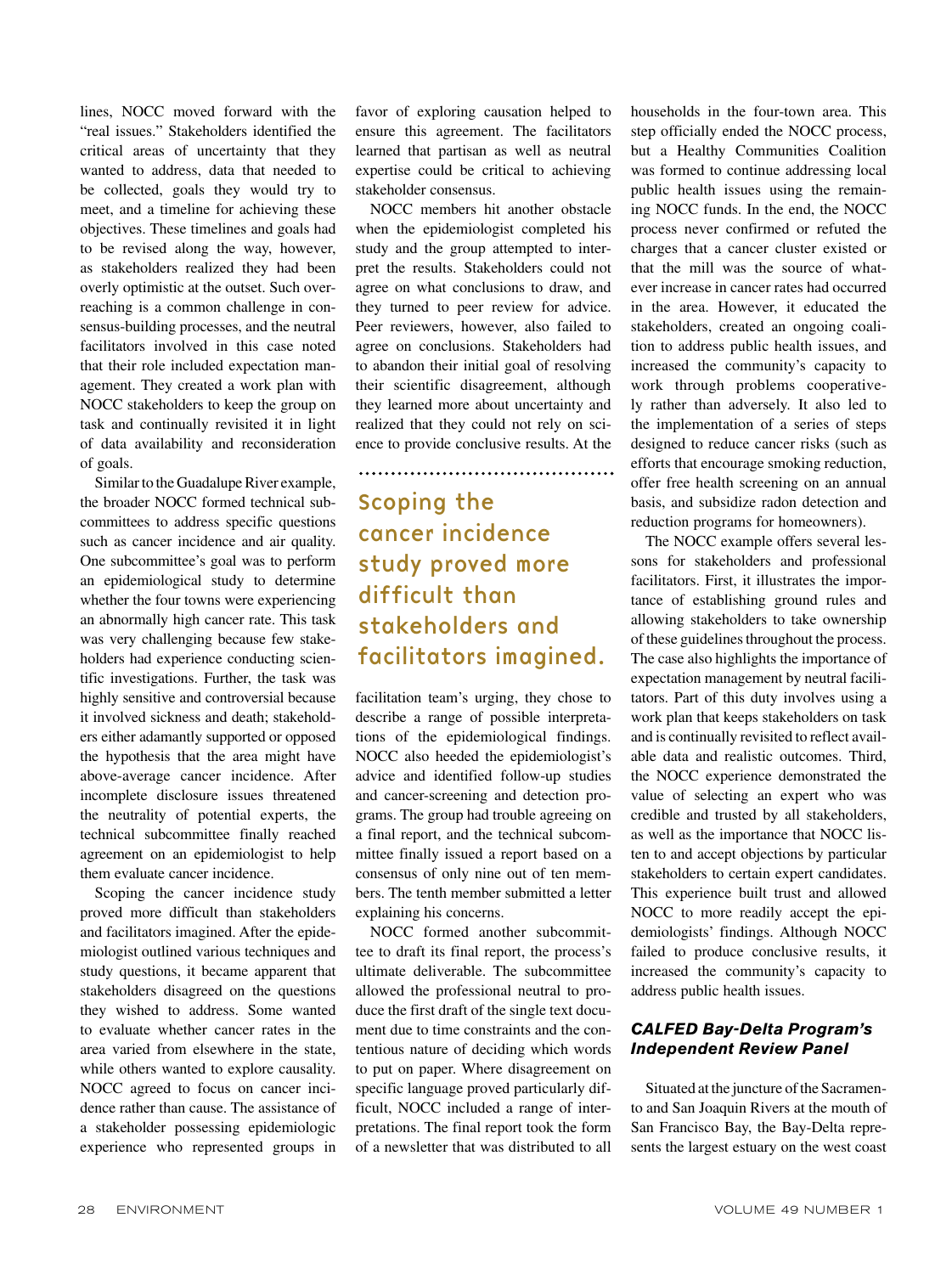of North and South America.23 The Delta supports a variety of plants, migratory birds, endangered fish species, and many other animals, and it also supplies water for agriculture, the high-tech industry, and 22 million California residents. The CALFED Bay-Delta Program (CALFED) consists of 16 federal and state agencies that convened in 1995 to restore the Bay-Delta estuary. CALFED was charged with addressing water use efficiency, levee rehabilitation, water transfers, and ecosystem restoration. The basic problem it sought to address was the reduction of agricultural water use, particularly during drought periods. Initial attempts to address agricultural water use efficiency disbanded without any resolution. Facthe facilitation team worked closely with influential stakeholders and important decisionmakers to seek agreement on reference and recruiting criteria, venue selection, and assurance that the panel results would be delivered in a time frame and format that would readily allow incorporation into CALFED's broader Water Use Efficiency Program. Stakeholders also had an opportunity to nominate technical advisors and panel candidates as well as partake in the process's strategic planning. Furthermore, the facilitation team convened a one-day scoping session for panelists and stakeholders to better understand the purpose of the deliberations, identify key areas in need of resolution, and formulate the questions for the panel to address.

> This panel selection and scoping process, facilitated by a professional neutral, reflects key JFF components. The panel convened for two-anda-half days at the end of 1998. Short but intense, the deliberations succeeded in identifying and narrowing the areas of scientific uncertainty and disagreement and producing new information that



ing a critical deadline in 1998, CALFED sought a neutral facilitation team to assist with revisiting the program's agricultural water use elements.<sup>24</sup>

The neutral facilitator from Berkeleybased environmental conflict resolution firm CONCUR convened an Independent Review Panel on Agricultural Water Conservation Potential that consisted of five nationally esteemed scientists with expertise in conservation practices, hydrologic and hydraulic connections between problem areas and CALFED solutions, and aquatic ecology. It also included technical advisors aligned with various stakeholder groups. Prior to assembling the panel, explained causal relationships relevant to managing the resource. The panel generated a revised approach to water conservation that relied on incentives and objectives rather than best management practices. The panel also identified areas in need of further data collection and analysis.

Similar to the previous examples, the neutral facilitator drafted a single-text document summarizing the panel's findings with input from all panelists. The report's major finding was that agricultural water management should shift from advocating for best management practices to implementing an incentivebased approach to water conservation. The report also specified areas in need of further research. This report became a source for ongoing deliberations by a 14-member program steering committee. In turn, the steering committee was critical in formulating CALFED's revised Water Use Efficiency Program that was accepted by a wide range of stakeholders and policymakers.

Although a shorter process than the Guadalupe River and NOCC examples, the CALFED case still demonstrates multiple key components of JFF. Facilitated by a professional neutral, the process resulted in the co-production of policyrelevant, technical information accepted by a range of stakeholders—an outcome that many believed would be impossible after the failure of initial attempts to address agricultural water use.25 Stakeholder involvement during the scoping and selection process, transparency of the panel's deliberations, and production of a single text of recommendations all contributed to the salience and credibility of the panel's findings.

#### **Common Threads**

The three successful examples of JFF processes share multiple components. They all addressed scientific disputes related to environmental problems. Each involved the assistance of a professional and neutral facilitator. Furthermore, the processes allowed relevant stakeholders to scope areas requiring necessary research and provided input on the choice of technical experts to conduct necessary analyses. All processes created a single text document summarizing findings and recommendations and identified areas where differences remained. Finally, each example increased the capacity of previously disparate stakeholders to co-produce salient and credible analyses with direct policy implications. These examples demonstrate the importance of a trusted and non-partisan facilitator, clear process guidelines, and the value of scoping a conflict beforehand to keep stakeholders on task and encouraging them to produce relevant deliverables.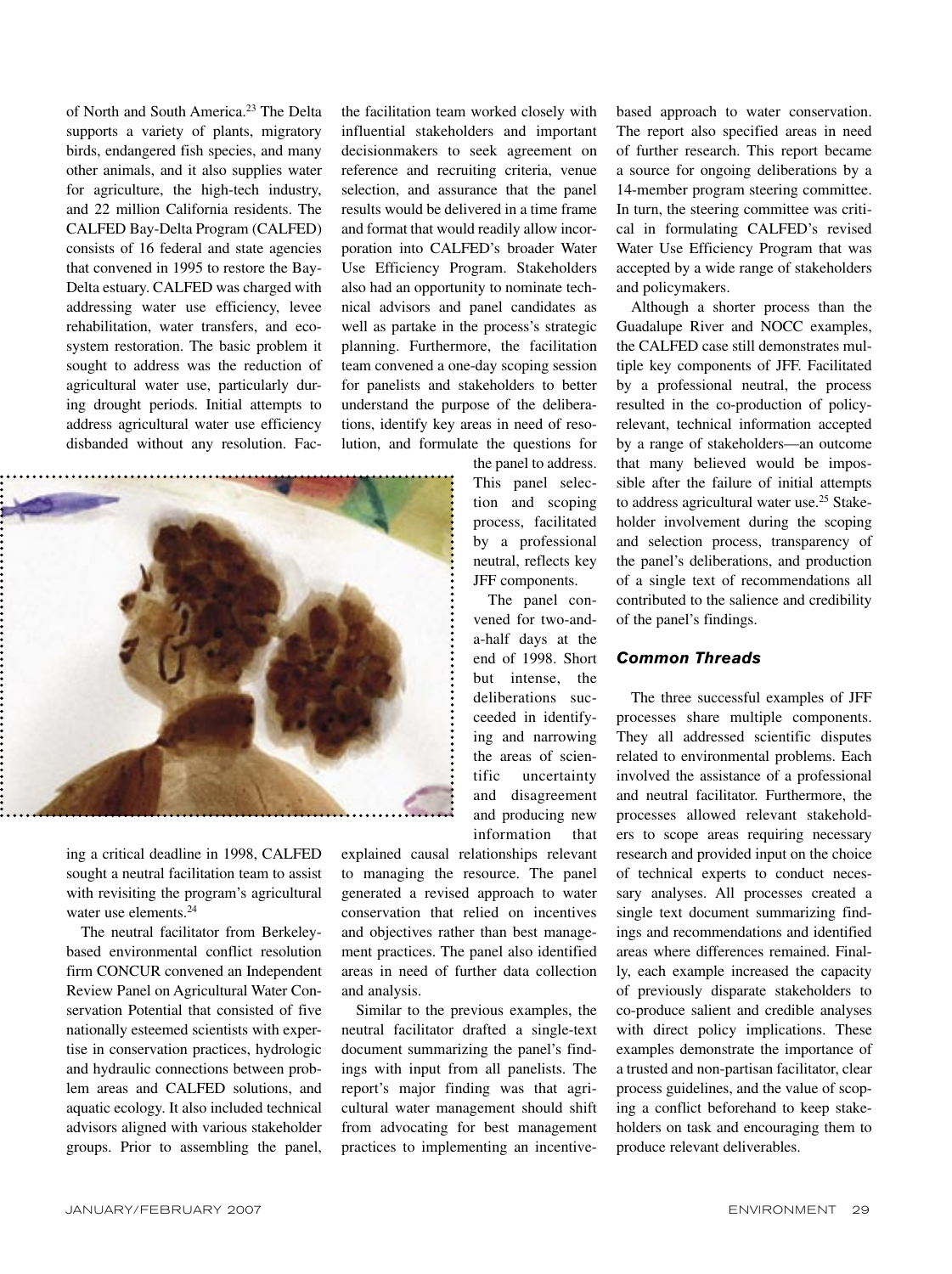## **Graduate Programs in**



**ADVERTISE YOUR** 

**GRADUATE SCHOOL** 

**PROGRAM** 

**Contact Advertising** 

Sales Rep Sally Wright

for details

540.592.3634

swright@heldref.org

<br/>http://chs.sph.betkeley.edu/> els divitaded bekeleveda

140 Earl Warren Hall Berkeley, California 94720-7360

510-643-5160

University of California, Berkeley

**Environmental Health Sciences** 

ic Depres Master of Science (M.S.) **M.S. in Health, Environment** 

and Development

Professional Deprees: Master of Public Health (M.P.H.)

Doctor of Philosophy (Ph.D.)

Doctor of Public Health (D.P.H.)

### **Master of Studies in<br>Environmental Law**

A unique interdisciplinary degree for environmental professionals with full-time, part-time, or summers-only enrollment options. We offer 50 courses in environmental law, policy, science, and ethics.

**Environmental Law Center Vermont Law School** elcinfo@vermontlaw.edu (800) 227-1395 x1201 www.vermontlaw.edu



COLLEGE of ARTS & SCIENCES AMERICAN UNIVERSITY . WASHINGTON, D.C.

#### Study in the Nation's Science and Policy Capital

- · MS in Environmental Science
- MS in Applied Science: Environmental Science & Assessment (Professional Science Masters)
- · Certificate in Environmental Assessment
	-

ctudge@american.edu . 202-885-2033 www.american.edu/cas/admissions



Management **DEVELOP YOUR CAREER** In Environmental management

Master of Science

in Environmental

Visit this Saturday program at

www.usfca.edu/msem

415.422.6553 msem@usfca.edu



An Interdisciplinary PhD Program with Specializations in:

- **Earth and Environmental Processes**
- Energy and Mineral Resources
- Environmental Policy and Administration Forestry, Agricultural, and Rural Land
- **Resources** Geographic Information Systems and **Environmental Modeling**
- **Water Resources**



#### **Eastern Kentucky University**

MPA with a track in environmental health

MPH with a track in environmental health

**Contact Dr. Kendra Stewart** 

Kendra.stewart@sku.edu

www.gradschool.eku.edu

**EKU** is an Affirmative Action/Equal Opportunity educational institution.

http://www.siu.edu/~er&p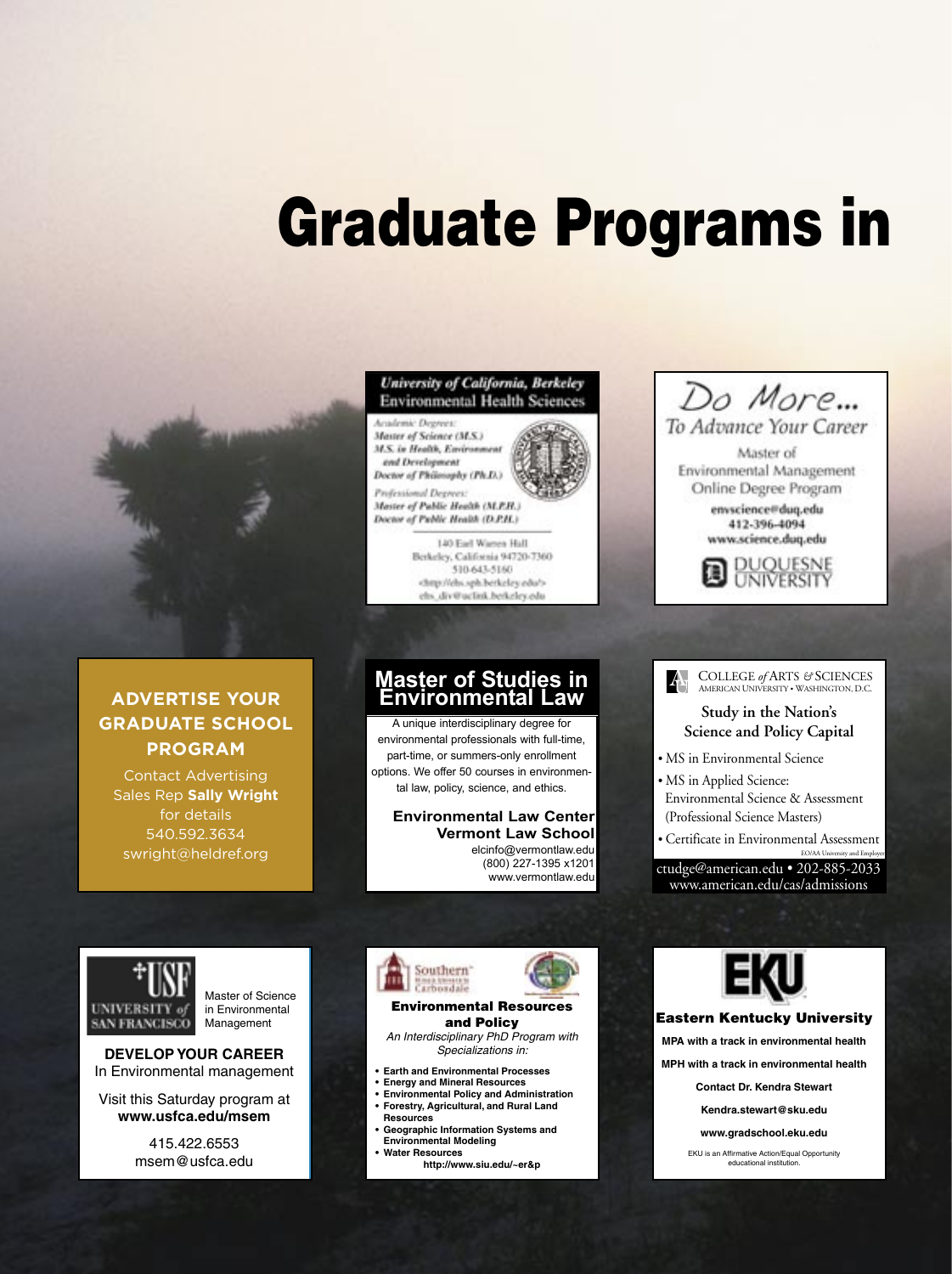# Environmental Studies

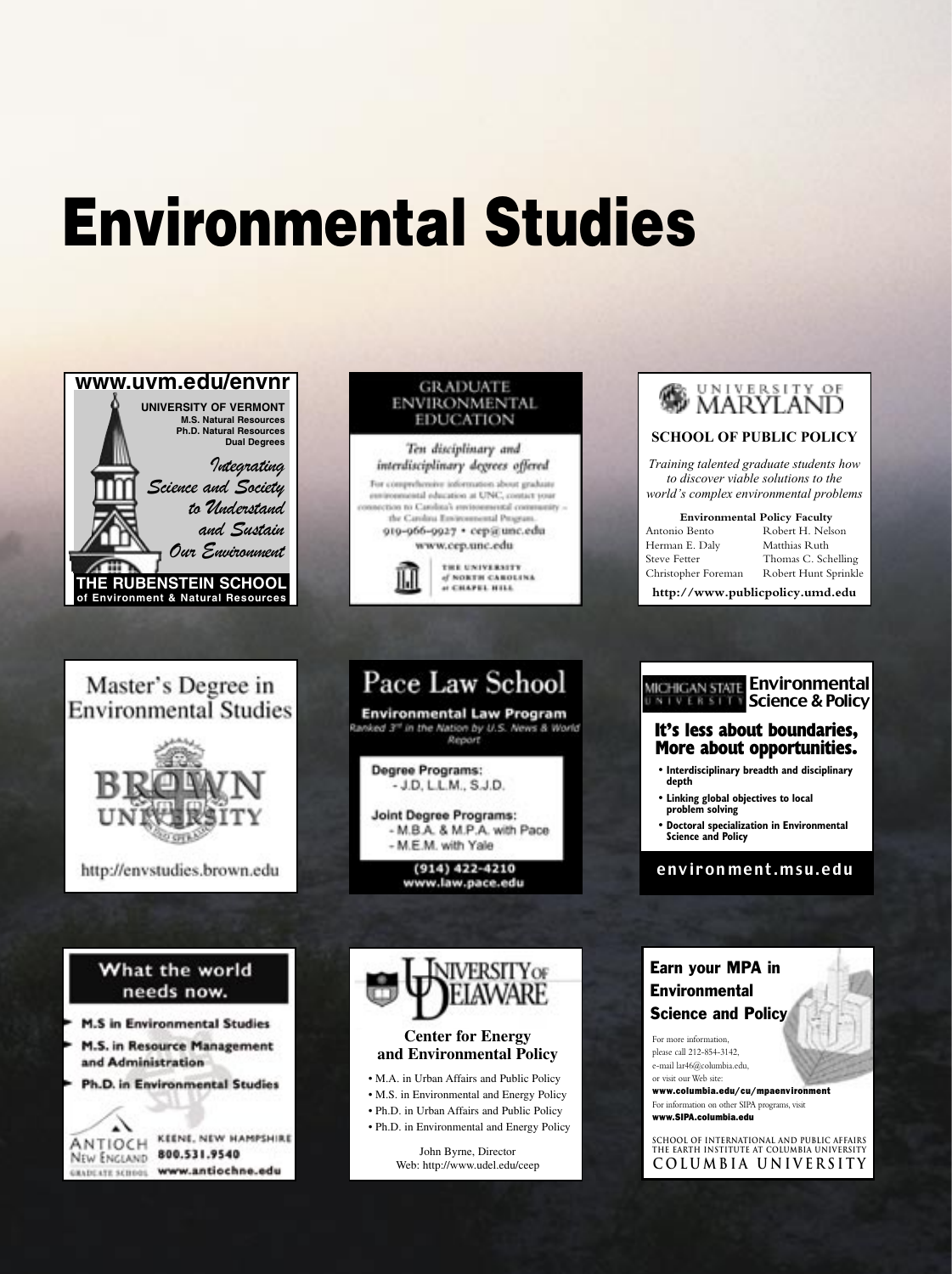#### **Building Capacity and an Institutional Framework**

In most instances it is necessary for government agencies to modify at least to some extent their institutional framework, procedures, practices, and philosophy of governance to incorporate JFF and collaborative processes into decisions about natural resource management and environmental policy.26 The U.S. Department of the Interior, comprised of eight bureaus, is the nation's principal natural resource management agency. Two principal challenges drive a commitment to collaboration within that department:

• the challenge of turning the conflicts generated by the contentious debates



surrounding environmental and natural resources issues into a way of moving forward; and

• the challenge of finding answers to the complicated environmental and natural resource management questions that concern and perplex our society. 27

According to the Interior Department's FY 2003–2008 Strategic Plan, it intends to meet these two challenges through partnerships and science. Both have recently been identified as critical competencies for dealing with uncertainty and preparing for an unpredictable future. Science informs Interior's resource management

and environmental policy decisions and lies at the heart of its mission and programs. The big worry, however, is that the stated federal commitment to collaboration will not meet the minimum requirements for effective consensus building.

A look at some of the specific concerns facing Interior underscores the complexity and imporance of meeting the two challenges. A few examples of what the department is grappling with includes the questions of

• how to continue to permit oil and gas development on public lands while restoring healthy ecosystems and preclude listing of species, such as the sage grouse, to the endangered species list;

• how to allocate and manage increasingly scarce water resources in the face

> of mounting human demands and the overarching implications of climate change;

• how to address the values conflict surrounding the management and reintroduction of large carnivores such as grizzly bears and wolves; and

• how to reconcile disputes over the use of offroad vehicles in federal lands.

As was pointed out above, the complex nature and widespread implications of these and other scientific issues the United States faces will

require an integrated, interdisciplinary approach. Moreover, because these issues lie at the nexus of human social systems and natural ecosystems, it will be important to include social science as part of an integrated approach. Interior must also partner with citizens to define shared goals and integrate local knowledge to help resolve environmental disputes and make more effective natural resource management decisions. With other departments and agencies, Interior is striving to address these challenges; for example, the Interagency Cooperative Conservation Team is exploring ways to improve

communication and collaboration among the agencies and to implement collaborative approaches to policymaking.28 Yet there are many barriers to overcome in an institutional culture that is built largely upon top-down command-and-control regulation and an institutional framework of disconnected, "stove-piped" bureaus and agencies.

The agencies need to develop a culture of collaboration as a way of doing business by building collaborative capacity among their personnel. Interior alone offers more than 250 courses with the words "collaboration" or "partnering" in their titles. Most, however, are not required training. Typically, the personnel who select these courses are managers and not scientists. The impact, if any, that these courses have had on helping to achieve a culture of collaboration has not been quantified and is questionable.<sup>29</sup>

As a way to focus specifically on building collaborative capacity among scientists (and science managers) to implement joint fact finding, the U.S. Geological Survey (USGS), as Interior's principal science bureau, has partnered with the Massachusetts Institute of Technology (MIT) to establish the MIT-USGS Science Impact Collaborative (MUSIC).30 USGS works with Interior's resource management bureaus to develop and coordinate science strategy within Interior. MUSIC collaborates with the bureaus to provide training opportunities and document effective practice to better enable Interior personnel to work with a full range of stakeholders, thereby helping to implement Interior's objective of having "Department personnel . . . see themselves as facilitators, utilizing talents of an entire community in pursuit of shared goals . . . to create a Nation of stewards, and creating a climate of environmental innovation and imagination."31 In partnership with bureaus, citizens, policymakers, and a great many stakeholders, MUSIC is undertaking projects to test and refine alternative approaches to the use of science in collaborative processes, thereby addressing Interior's recognition that continued outreach to "its customers, partners, other policymakers, and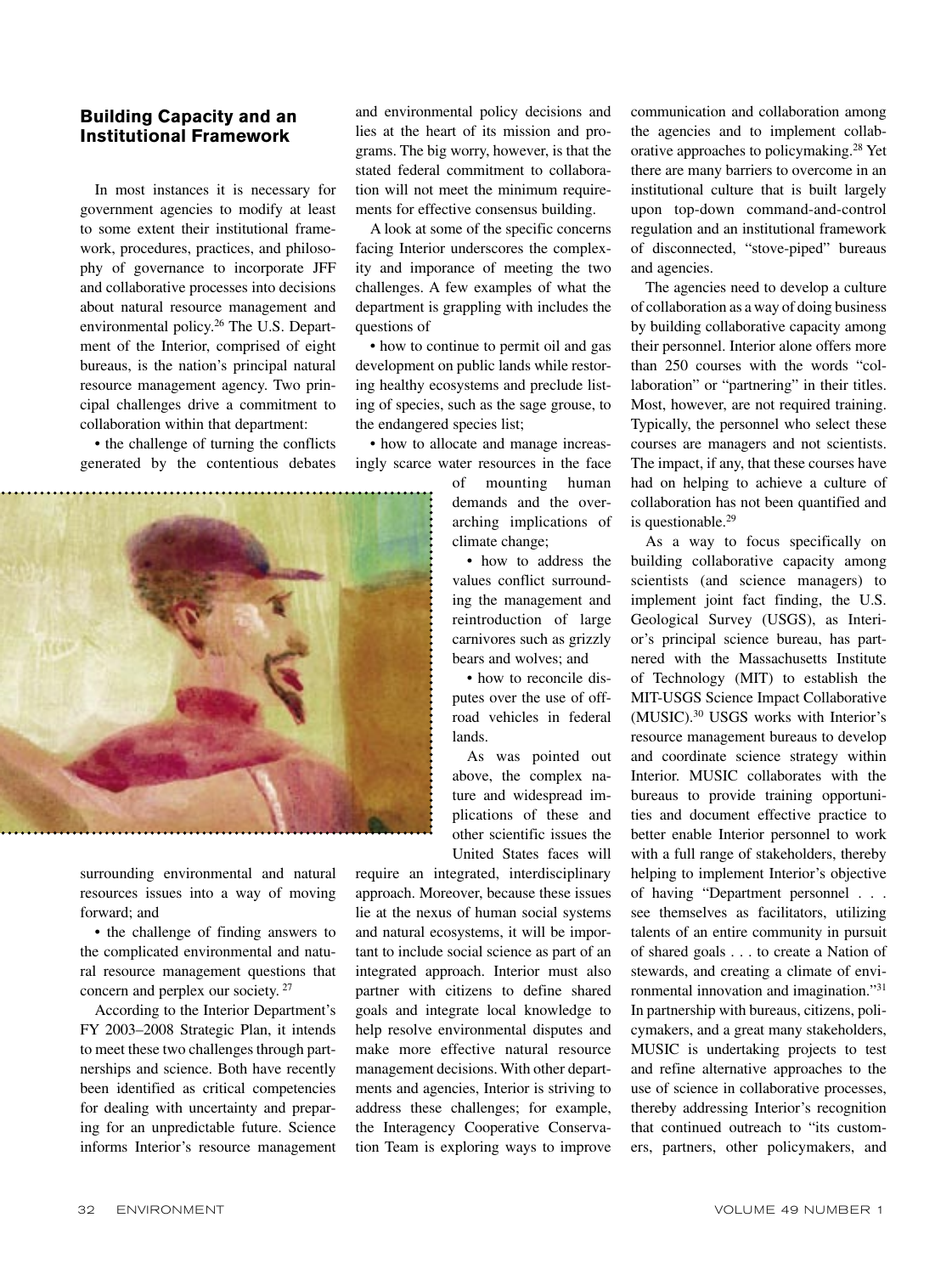the public will be equally critical to the direction of our science initiatives . . . [and] help us define needs and set priorities."32 The results of these projects will be reported in forthcoming articles and reports. To help develop a culture of collaboration within the agencies, MUSIC is preparing a new generation of scientists and applied social scientists familiar with the tools and techniques of collaboration who are potential Interior (and other agency) employees.

#### **Conclusions**

The prescriptive framework of laws and regulations traditionally used to ensure compliance with environmental policy is no longer adequate because of the increasingly contentious nature of environmental disputes. No one is questioning whether environmental laws and regulations are needed. Indeed, in many instances they have been very effective. However, the top-down approach that calls upon government to tell people what to do without meaningfully consulting them can cause resentment and generate obstacles to creative solutions and durable policy because it exacerbates rather than reduces conflict. Collaborative approaches to natural resource management and environmental policy are being seen as potentially more productive than the "top-down" approach of the past.33 Collaborative approaches are those in which citizens meaningfully participate with government agencies in policymaking. In this model of shared or collaborative governance, laws and regulations are not circumvented, and government agencies do not relinquish their authority; instead, they work together with citizens to generate innovative solutions to vexing and complex environmental dilemmas.

Collaborative governance is an essential corollary to an ecosystems approach to natural resources management decisions. "Informing these decisions with science insights and information is important, indeed, critical to our ability to maintain healthy lands and thriving communities," wrote P. Lynn Scarlett in 2004 when she was Interior's Assistant Secretary for Policy, Management and Budget.<sup>34</sup> Collaborative governance requires joint fact finding because it is the only way to connect scientists, citizens, and policymakers in crafting the decisions that surround contentious natural resources disputes. The power of collaborative governance over regulatory governance is, according to Todd A. Bryan, a resource policy and behavior researcher at the University of Michigan, that of "'shared ownership' of our larger and more complex problems and challenges."35 Although citizens do not have the authority to make final decisions, by empowering them to participate as equal partners in a collaborative problem-solving process, agencies will be more effective in their missions.36 Through collaboration it is expected that more creative and innovative solutions will emerge and that agencies will implement them.37

Compliance-based approaches to environmental policy and natural resource management foster a culture of winners and losers—of a "you against me" dichotomy. If I acknowledge that your viewpoint and my viewpoint are both legitimate, we can reframe the debate by asking how can we work together to shape a solution that satisfies both (all) viewpoints (values and preferences). By proceeding in this way, we can create added value beyond that which any one person (viewpoint) brings to the table. The rapidly increasing number of community-based groups interested in engaging in collaborative problem solving is another indication that the regulatory model of the last 100 years, which has gotten us far, is no longer adequate.38

#### **Need for a Collaborative Relationship**

Because of the ever-increasing stress put on the environment by human activity, it is even more critical now than it was 100 years ago to inform environmental and natural resources decisions with good science. Science will help us to understand the consequences of our activities and inform choices among decision options. In recognition that science is needed now more than ever to inform societal decisions, politicians, government and nongovernmental agencies, and citizens have been asking with a mounting sense of urgency for scientists and science organizations to make their research more relevant to society's needs and to become involved in policymaking.39 Yet even as scientists heed this call, more often than not, they still find themselves and their work ignored, marginalized, or misrepresented in deeply contentious environmental policy debates. This happens because their science is being used within the context of the traditional adversarial process that minimizes the value of science for informing decisions, and, worse, fosters its misuse.

An essential premise advanced here is that when people have a say in the design, analysis, and application of scientific inquiry—a collaborative problemsolving process—they are more likely to value and use it. And, a necessary condition of this premise is that scientists need to engage in that process and not remain aloof from it. Without proper process considerations, the substance of science will not be effectively communicated. By bringing scientists, citizens, and politicians together to talk with each other and share their knowledge as a step in a consensus-seeking effort, joint fact finding is a better way than confrontational, adversarial processes to ensure that good science is used in value-laden decisions and contributes to stable and effective public policy.

Herman A. Karl is an U.S. Geological Survey scientist, a visiting lecturer in the Environmental Policy and Planning group in the Department of Urban Studies and Planning at the Massachusetts Institute of Technology, and co-director of the MIT-USGS Science Impact Collaborative (MUSIC). His research includes exploring collaborative processes in which citizens and scientists work together to achieve common goals and creative solutions to complex, science-intensive environmental disputes. As an instructor in the Bureau of Land Management courses, Community Based Ecosystem Stewardship and Science in the Service of Stewardship, he teaches the role of science with respect to shared governance and citizen stewardship. Among his numerous publications and contributions are the national award-winning book, *Beyond the Golden Gate—Oceanography, Geology, Biology, and Environmental Issues in the Gulf of the Farallones* and the Student Emmy Award–winning video documentary, *Oceanfloor Legacy—A Critical Juncture*. Lawrence E. Susskind is the Ford Professor of Urban and Environmental Planning at MIT, one of the found